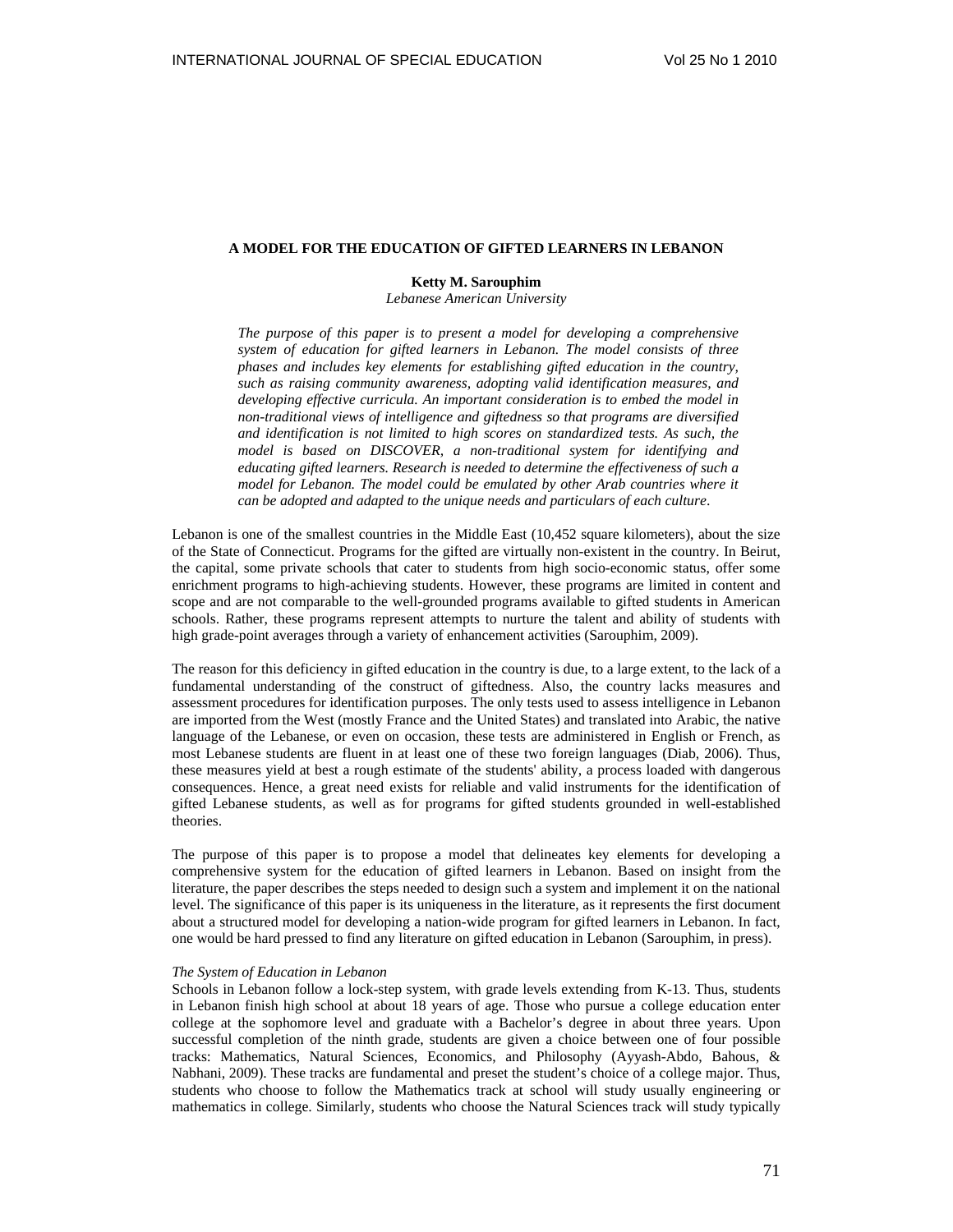biology and medicine, and those in the Economics track will choose business as their major in college. Finally, students in the Philosophy track will end up selecting a major in the social sciences

Compulsory education in Lebanon covers grades K-8 (Ayyash-Abdo et al., 2009). In public state schools access is free, but the quality of education is poor compared to that of private schools. Public schools in Lebanon cater to students from low socioeconomic status and parents who can afford high tuition fees would rather send their children to private schools, as these have higher rates of student success on national and university entrance examinations (Bahous & Nabhani, 2008).

The first national Lebanese curriculum was established when Lebanon was still under the French mandate (1920-1943). It consisted of a duplicate of the French curriculum at the time, with the addition of four subject-matters taught in Arabic: Arabic language, local history, geography and Arabic philosophy. The first revision of that curriculum took place about four decades later in 1968 (Frayha, 2003), with a focus on learning a large body of information, and little emphasis on *the development of analytical, evaluation, critical thinking and other necessary skills and competencies* (p. 84). However, the latest curriculum revision in 1995 witnessed a major shift in emphasis from that of rote memorization to a focus on hands-on activities and the development of students' higher-order skills (Frayha). The objectives were to promote sound educational practices and increase students' learning outcomes for the sake of rebuilding the country after 16 years of a brutal civil war (1975-1991). Specifically, the aims of the educational reform were to *strengthen national affiliation and social cohesion among students, and to provide the new generation with the basic knowledge, skills, and expertise, with emphasis on national upbringing and authentic Lebanese values, such as liberty, democracy, tolerance and rejection of violence* (National Center for Educational Research and Development [NCERD], 1995, p. 8).

All schools in Lebanon, public and private, follow a unified national curriculum mandated by the Ministry of Education. In the latest revision of this curriculum (NCERD, 1995), catering to students with special needs was made mandatory. As stated, provisions include support services and remedial classes offered to students with learning disabilities, but exclude services of any sort to gifted students. In addition, Public Law 220 approved by the Lebanese Parliament in May 2000 has provided a legislative framework for *people with disabilities* (Wehbi, 2006, p. 323). Article 59 of the Law guarantees the right to equal educational and learning opportunities for all people with disabilities. In addition, Article 60 asserts that a disability should not restrict access to any educational institution or setting in Lebanon. However, no mentioning of the education of gifted students exists in the Lebanese law. Clearly, the scope of special education in Lebanon is limited to students with disabilities, as neither the Lebanese law nor the revised national curriculum have made any stipulations concerning the issues and concerns of educating gifted students in Lebanese schools. In other words, the matter of educating gifted learners is neither encouraged nor discouraged in the Lebanese national curriculum, but rather simply ignored.

Lebanon has the highest literacy rates, highest percentage of females in the work force, and the best universities in the Arab world (Ayyash-Abdo et al., 2009). In such a thriving environment and at a time of national renewal, establishing a model for educating gifted learners in Lebanon seems timely and critical, as the country is in need of developing all potential talent in its citizens. As such, this paper describes a model for establishing gifted education in Lebanon. The model is based on non-traditional conceptions of giftedness and on implementing the identification procedures and curriculum content of a well-established model for the education of gifted learners, the DISCOVER model (*D*iscovering *I*ntellectual *S*trength and *C*apabilities while *O*bserving *V*aried *E*thnic *R*esponses), developed at the University of Arizona (Maker, Rogers, & Nielson, 1994).

### *Designing a program for the gifted*

Programs for gifted learners in American schools did not emerge from a vacuum. Rather, scholars and educators have extended great efforts to shed light on the importance of fostering the abilities of gifted students and establishing policies and programs to ensure that all gifted students are provided with adequate education. In Lebanon, a similar process must be put in motion. The following is a model that consists of three phases; preparation, implementation, and evaluation, for establishing a comprehensive system of education for able learners in Lebanon (see Figure 1).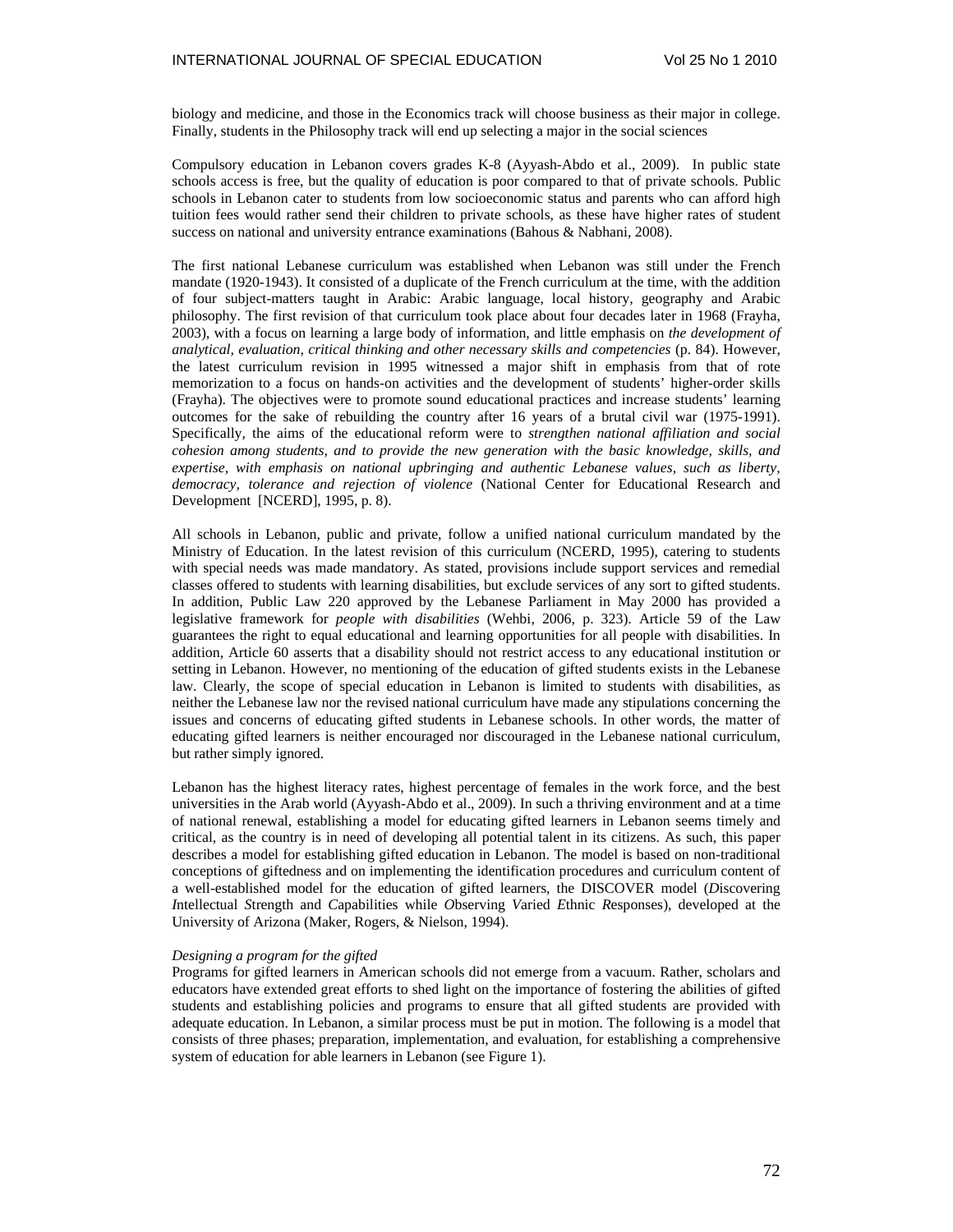

**Figure 1 Model for Establishing a System of Education for Gifted Learners in Lebanon** 

## *Phase I: Preparation*

This phase consists of preliminary action steps to ensure that the system is ready to be put into action. The steps include educating the Lebanese community in the concept of giftedness, embedding the program for gifted learners in a solid theoretical basis, and developing teacher training programs.

*Step 1: Raise national awareness***.** A common misconception of giftedness in Lebanon is the notion that highly intelligent individuals are those who excel in mathematics to the exclusion of other criteria, such as high performance in languages or the arts. This misconception is well-ingrained in the minds of the Lebanese and dates well before Lebanon became an independent and sovereign country in 1943, when school curricula were still influenced by the French system of education (Ghaith, 2003). Therefore, one of the first tasks needed to start a program for the gifted in Lebanon is to develop an understanding of what constitutes giftedness, as well as an understanding of the needs and characteristics of gifted children. Such a task is complex and will demand commitment and dedication from scholars who will pioneer in developing such programs for Lebanon, as changing the beliefs of individuals in a particular culture is a demanding and time-consuming process.

Another popular misperception prevalent in the minds of the Lebanese is that highly able students will thrive in any environment, mostly without much assistance from teachers or parents (Sarouphim, 2007). This predominant belief is one of the obstacles that have hindered the introduction of programs for the gifted in the country. Basically, radical changes in people's attitudes and understanding of the construct of giftedness are a must, but the challenge does not end in explaining to the public the meaning and components of giftedness. If a program for the gifted is to survive in Lebanon, the Lebanese must also develop respect for such a program. Administrators and teachers must believe in the value of nurturing the ability of gifted learners before they are able to convince others of the importance of providing services to gifted learners.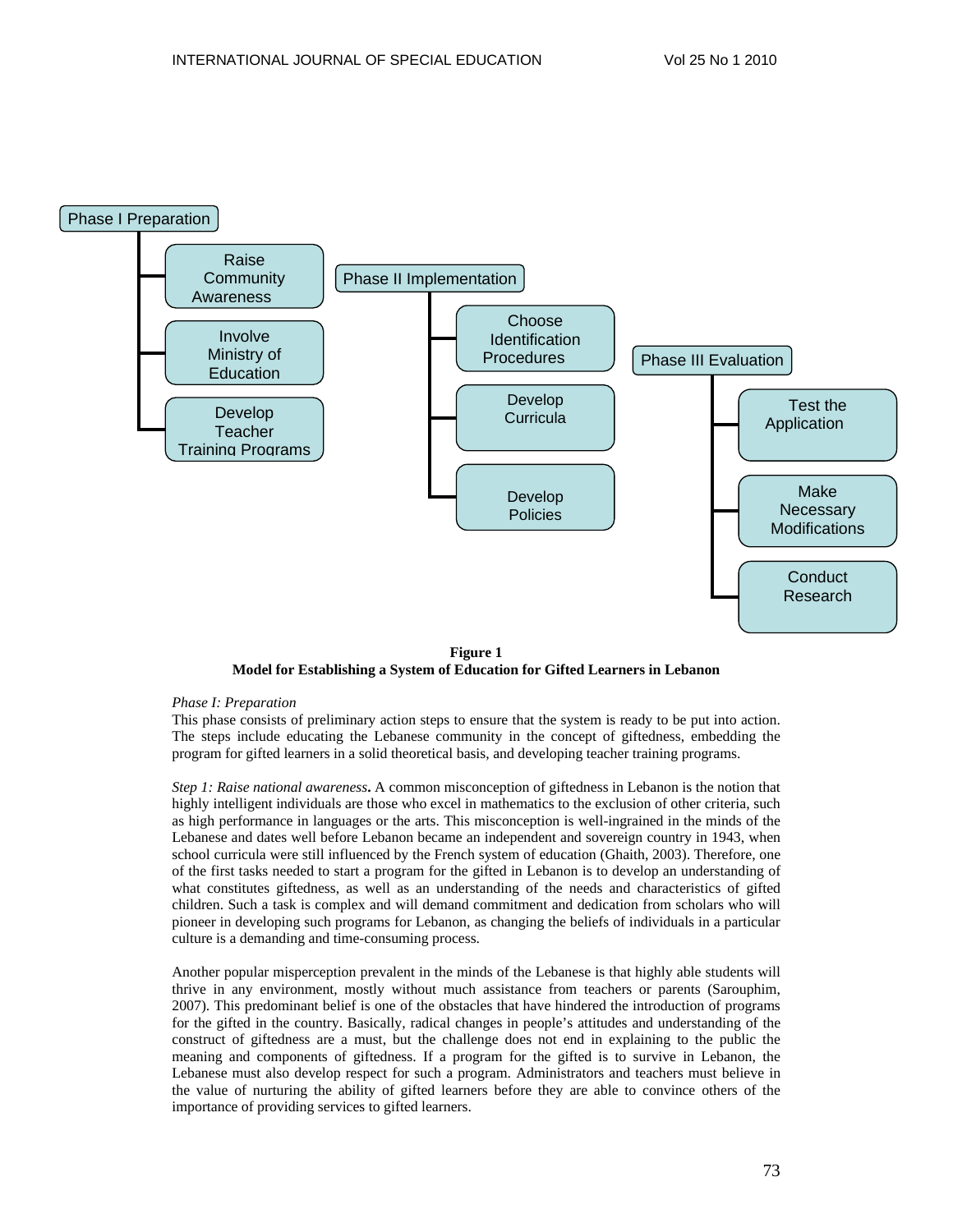The enlightened few will have the difficult task of educating the general public in the importance of making special provisions for gifted students. Awareness programs could start in a few schools, mostly private schools in the capital Beirut, followed by large scale campaigns to spread this awareness nationwide. Booklets, public lectures, letters to parents, all constitute possible venues for the awareness campaign. Also, for the campaign to succeed in Lebanon, the assistance of the Ministry of Education is vital, which leads to the next step in this first phase of establishing a program for gifted learners in Lebanon.

*Step 2: Involve the Ministry of Education.* In Lebanon, the Ministry of Education is the key authority on all major decisions concerning the school curriculum. Even though schools in the private sector are mostly autonomous and administrators have some latitude in choosing what they deem best for their own school (Bahous & Nabhani, 2008), all schools in Lebanon must abide by a national curriculum mandated by the Ministry of Education (NCERD, 1995). Thus, in theory, private schools have the freedom to administer special programs for the gifted, but in reality such programs do not exist in Lebanese schools, given that the Ministry of Education does not mandate special provisions for gifted learners. If programs for the gifted are to gain momentum and expand nationwide, they must have the seal of approval of the Lebanese government. Therefore, all efforts in this regard have to be coordinated with the Ministry of Education. A few attempts already have been made in that direction. Some educators, including the author of this paper have approached government officials with a list of suggestions to implement programs for gifted learners in Lebanese schools. At the time this paper was written, nothing tangible had been initiated yet. However, the fact that educators in Lebanon have made such a move is significant enough and constitutes major progress toward reaching the goal of establishing programs for gifted learners in Lebanese schools.

*Step 3: Develop teacher training programs.* At present, teacher training programs in Lebanon focus mostly on mainstream education, with the exception of a few graduate programs available at some prestigious universities in Beirut. For example, the American University of Beirut and the Lebanese American University offer a Master's degree in education, with an emphasis on special education. However, the emphasis is mostly on the area of learning disabilities and does not address the specialty of giftedness. Consequently, teachers trained in educating gifted learners are scarce in Lebanon. If teachers are to be involved in the process of identifying and educating gifted students, they need to be trained in understanding what constitutes giftedness. Jacob (as cited in Gross, 1999) found that unless teachers are given specific training in how to identify a gifted child, they are more likely to misidentify a cooperative child who seeks the teachers' approval for one of high intelligence. Also, unless teachers understand the characteristics of gifted children, they might feel threatened by a child who seems to know more than they do about a certain subject-matter. Lebanese teachers will need a comprehensive training in the fundamentals of giftedness, the methods used for identifying gifted students, and the techniques needed for developing curricula for gifted learners.

An important component of this training is to expose teachers to the instructional strategies used with gifted learners. One useful approach advocated in most models for the gifted is the constructivist approach (Maker, Muammar, Serino, Kuang, Mohamed, & Sak, 2006). Lebanese teachers have to be trained in the role of the constructivist teacher. Rather than imparting knowledge, the teacher's task in this approach is that of a coach, providing scaffolding, and affording experiences at the zone of proximal development (Eun, Knotek, Heining-Boynton, 2008). Problem-solving, creativity and discovery become the focus of instruction (Maker et al.). In Lebanon, such an approach to instruction constitutes a major paradigm shift, as teachers follow mostly traditional instructional methods and classrooms are teacher-centered rather than student-centered, especially in pubic schools where highly qualified instructors are mostly missing (Frayha, 2003).

*Step 4: Adopt non-traditional definitions of giftedness and theories of intelligence.* The modern conceptions of giftedness and theories of intelligence have shifted focus from conceptualizing high ability as a global construct to that of a more diversified and multi-dimensional paradigm. For example, Maker (1996) has stipulated that the key element in giftedness is the ability to solve complex problems in the *most efficient, effective, or economical ways* (p. 44). Similarly, Renzulli (1978) defined giftedness as an interaction between three clusters of basic traits: above average general ability, high levels of creativity and high levels of motivation or task commitment. In the same vein, Gardner (1983) defined intelligence as the multiple abilities that permit an individual to solve a problem or create a product that is valued within one or more cultural settings. Sternberg (1991), another scholar who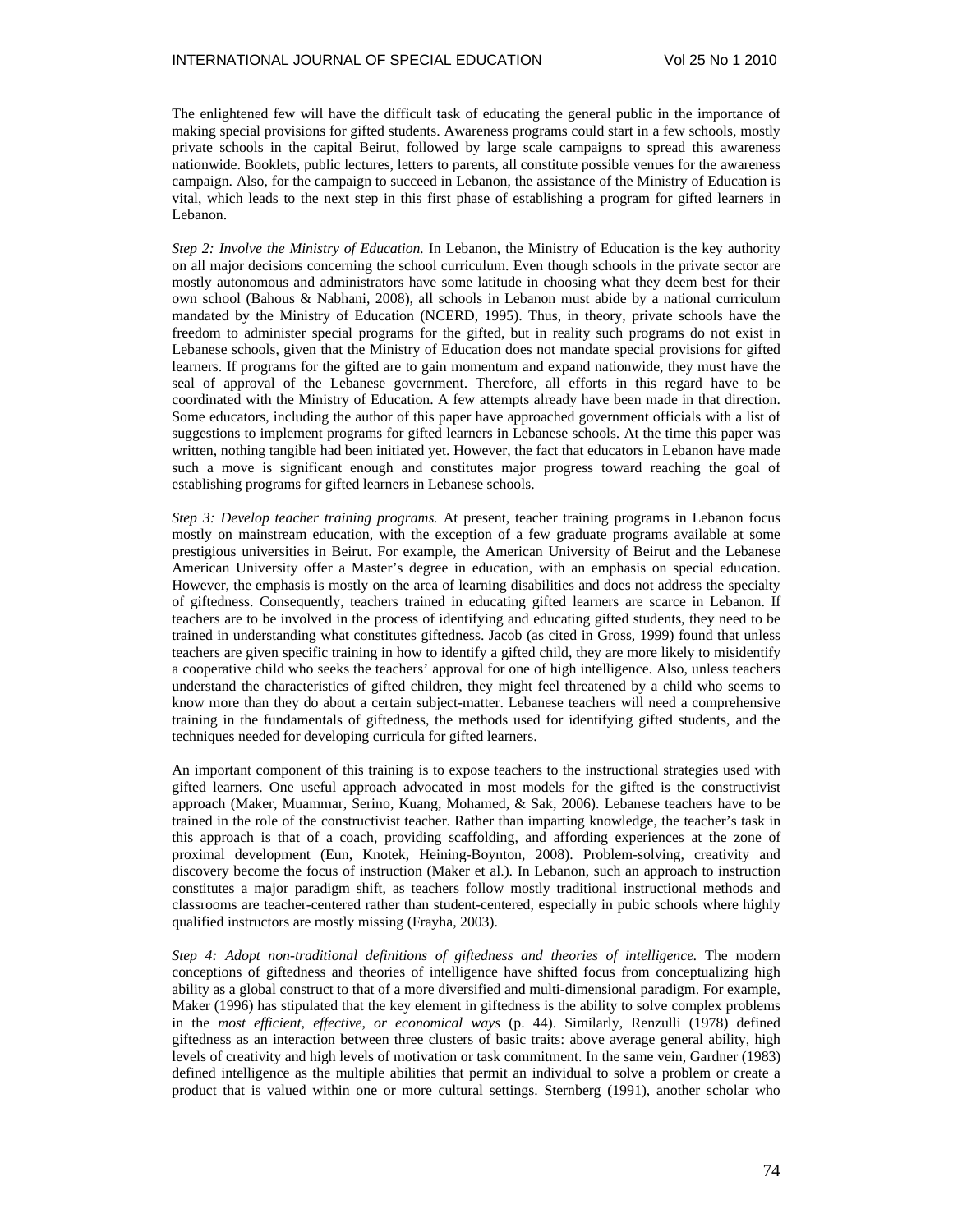criticized the narrow scope of IQ testing, has proposed three kinds of intelligence: analytical, practical, and creative.

A program for gifted students in Lebanon must be embedded in these modern conceptualizations of intelligence and giftedness. Of particular interest is the widening of the curriculum scope beyond the traditional mastery of the 3Rs. Also, identification procedures have to be diversified and must examine a multitude of abilities. As Gardner (2009) stated: *…MI can be a useful vehicle for broadening the remit of education: to include subjects that address the several intelligences and ways of thinking, as well as teaching methods that speak to individual differences, and assessments that go beyond standard, short-answer language-and-logic instruments* (p. 14). Without adequate instruments and sound program content and scope, a system of education for the gifted might be doomed to fail anywhere in the world, let alone in Lebanon where education for gifted learners is still in its early stages. Therefore, one has to be particularly diligent in establishing the program on solid basis from the very beginning to increase its chances for continuity and success.

### *Phase II: Implementation*

This phase consists of implementing the model in schools. Its aim is to put into operation a system for educating gifted learners in Lebanese schools. This phase consists of implementing major tasks, such as adopting valid identification measures and designing effective programs, as well as involving the parents and developing national policies on assessment and placement procedures.

*Step 1: Adopt effective identification procedures.* The issue of identifying gifted students has been much debated in the literature (e.g., Maker, 1992; Sarouphim, 1999). Traditionally, students identified as gifted were those who scored at or above the 97<sup>th</sup> percentile on either standardized achievement or intelligence tests (Ford, Harris, Tyson, & Trotman, 2002). However, in Lebanon, these tests do not exist. With the recent paradigm shift in identification that calls for instruments other than standardized tests, different measures could be used in Lebanon, namely alternative assessments. Also, these relatively new measures match the non-traditional conceptions of giftedness and intelligence that will be adopted in the Lebanese program. Another benefit of these instruments is the effectiveness of their use with diverse groups and the ease of adapting them to the particular cultural setting in which they are administered (Whiting & Ford, 2006). Also, students from lower income groups in Lebanon will have a higher chance of being identified through the use of performance-based assessments, as these instruments were found to be more effective with economically disadvantaged students (Ford et al.).

Several studies have shown that the use of alternative assessments (also called performance-based assessments) for identification purposes has yielded mostly positive results (e.g., Borland & Wright, 1994; Clasen, Middelton, & Connell, 1994; Hafenstein & Tucker, 1994; Maker et al., 2006; Reid, Romanoff, Algozzine, & Udall 2000; Sarouphim, 2009). The use of alternative assessment for identifying gifted students has witnessed an increase in the last two decades (Baldwin, 2005). This increase has coincided with the rise of non-traditional theories of intelligence (e.g., Gardner, 1983; Sternberg, 1991) and unconventional conceptions of giftedness (e.g., Maker, 1996; Renzulli, 1978). Advocates cite many advantages for the use of these instruments, such as assessment of higher-order skills, reducing the gap between testing and instruction, coverage of broad areas of intelligence, and assessing students in life-like and complex situations (Maker, 1996; O'Neil, 1992). Ortiz (2002) suggested that the use of alternative assessment provides qualitative and valuable data on the ability of students through observing the strategies used while they complete items on the test, thus providing insights into how they are reasoning about information.

One such alternative instrument, called DISCOVER, was shown to produce positive results with students from a wide cultural diversity (Sarouphim, 2001, 2005, 2007). The DISCOVER assessment was developed by Maker and her colleagues and is grounded in Gardner's MI theory (Maker et al., 1994). The assessment includes tasks that increase progressively in complexity and openness. Basically, three activities are performed in class during the administration to assess spatial, mathematical, and oral linguistic intelligences. Logical-mathematical and written linguistic intelligences are measured a day or so following the classroom assessment through paper-and-pencil tasks. Bodily-kinesthetic and the personal intelligences are assessed by observing the behaviors of students throughout the group administration, which lasts about two and a half hours.

Sarouphim conducted two studies to examine the effectiveness of DISCOVER in identifying gifted Lebanese students. The first study (2007) included a small sample and had for its purpose to examine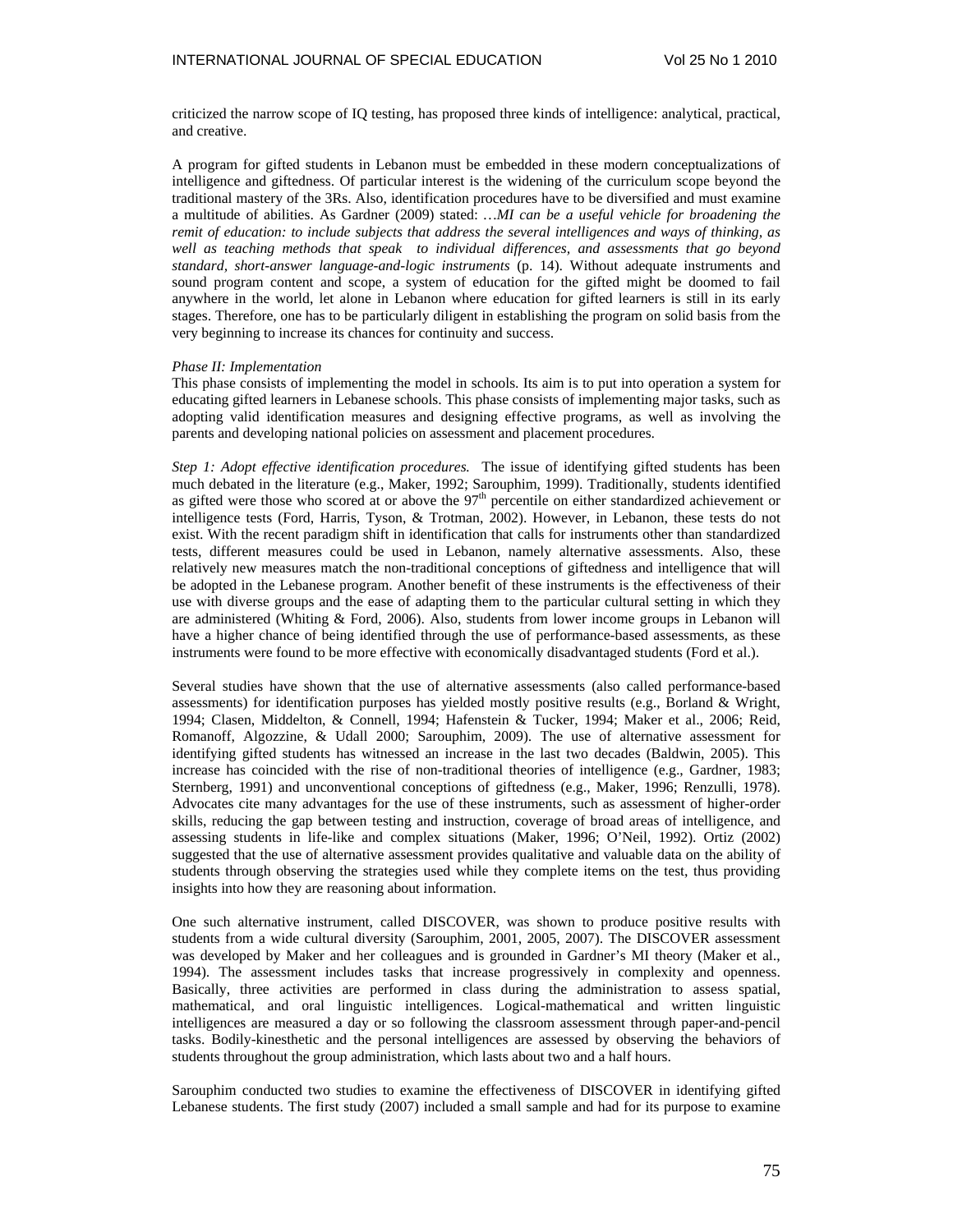whether the assessment could be used effectively in Lebanon. In that study, DISCOVER was administered to 49 fifth graders taken from one private school in Beirut. The results showed that 19% of the participants met the criteria for identification. Also, no significant gender differences were found. The results were corroborated by interviews with teachers and the students' grade reports, indicating that DISCOVER could be used effectively in Lebanon. In the second study (in press), the sample consisted of 248 boys and girls in grades 3-5 from two private schools in Beirut. Students' DISCOVER ratings were compared to their school grades and their scores on the Raven Standard Progressive Matrices (RSPM). The results showed evidence for DISCOVER's concurrent validity with RSPM, as correlations between students' DISCOVER ratings in spatial intelligence and their Raven scores were high whereas correlations between students' DISCOVER ratings in linguistic intelligences and their Raven scores were low. Also, the students' school grades matched their DISCOVER ratings. Interviews with teachers and parents corroborated the results, with a few exceptions. Of the total sample, 14.5% were identified, with no gender differences.

Hence, DISCOVER seems to be a promising instrument that could be used as one measure for identification purposes. However, identifying gifted Lebanese students should not be based solely on the use of DISCOVER; rather, this instrument could constitute the basis for further screening and assessment of the students' strengths. Other data sources must be considered, too, such as parents' and teachers' nominations, as well as evidence of high academic achievement in one or several areas, as demonstrated through portfolio assessment. Riley (2005) argued that schools must use multiple methods of identification embedded in the cultural context to ensure that all students, including students from diverse populations are given a fair chance in identification and consequently, in being placed in programs for the gifted.

*Step 2: Design an effective curriculum***.** Much research has been conducted on designing the appropriate curriculum for gifted students (Gallagher, 1985; Maker et al., 2006; Renzulli & Reis, 1985). Most models focus on three aspects: pace, breadth, and depth. For example, Maker and Nielson suggested that programs for the gifted must have the following four objectives: to enrich the content of instruction, to emphasize process or problem-solving strategies, to encourage creativity in students' products, and to create a supportive classroom climate that enhances creativity and talent. Conversely, Renzulli and Reis argued against pull-out programs and focused on moving enrichment to the regular classroom, as shown in the *School Wide Enrichment Model* that they have developed and applied successfully in many schools.

 More recently, Eyre (2007) developed the *structured tinkering* model based on the following assumptions, also shared by Hickey (as cited in Eyre, 2007):

- $\Box$  Gifted students are a heterogeneous group; therefore, the best provisions have to vary from one child to the next.
- $\Box$  The best provisions have to extend that which is available to all students rather than provide a completely different curriculum for gifted learners.
- $\Box$  The learning environment has to permit capable students to develop their potential while interacting with their peers.
- $\Box$  The learning climate has to enhance intellectual ability, talent, creativity, and decisionmaking.
- $\Box$  Gifted learners have to be encouraged to use higher levels of thinking, such as analysis, synthesis, and evaluation.

These assumptions constitute a sound basis for the model to be developed for able Lebanese learners. The key in this model is that gifted students will not be provided with a completely different curriculum than that used in the regular classroom, but rather the model stipulates that provisions for the gifted have to be extended from that which is already available to all learners. The Lebanese model will have for its aim to nurture the multiple intelligences of students by providing them with the necessary material and classroom environment that will capitalize on their strengths, talents, and creativity.

Typically, in developing programs for the gifted, an important consideration is that the curriculum has to match the identification measures (Whiting & Ford, 2006). Given that the main instrument to be used for identification is the DISCOVER assessment, it follows that the curriculum of choice to be adopted in Lebanese schools is the DISCOVER curriculum model (Maker et al., 2006). This model is embedded in Gardner's MI theory and is based on a constructivist approach to teaching and learning. The model is based on teaching students through actively involving them in their own learning. Developing problem-solving skills, building new knowledge on prior experience and acquiring higher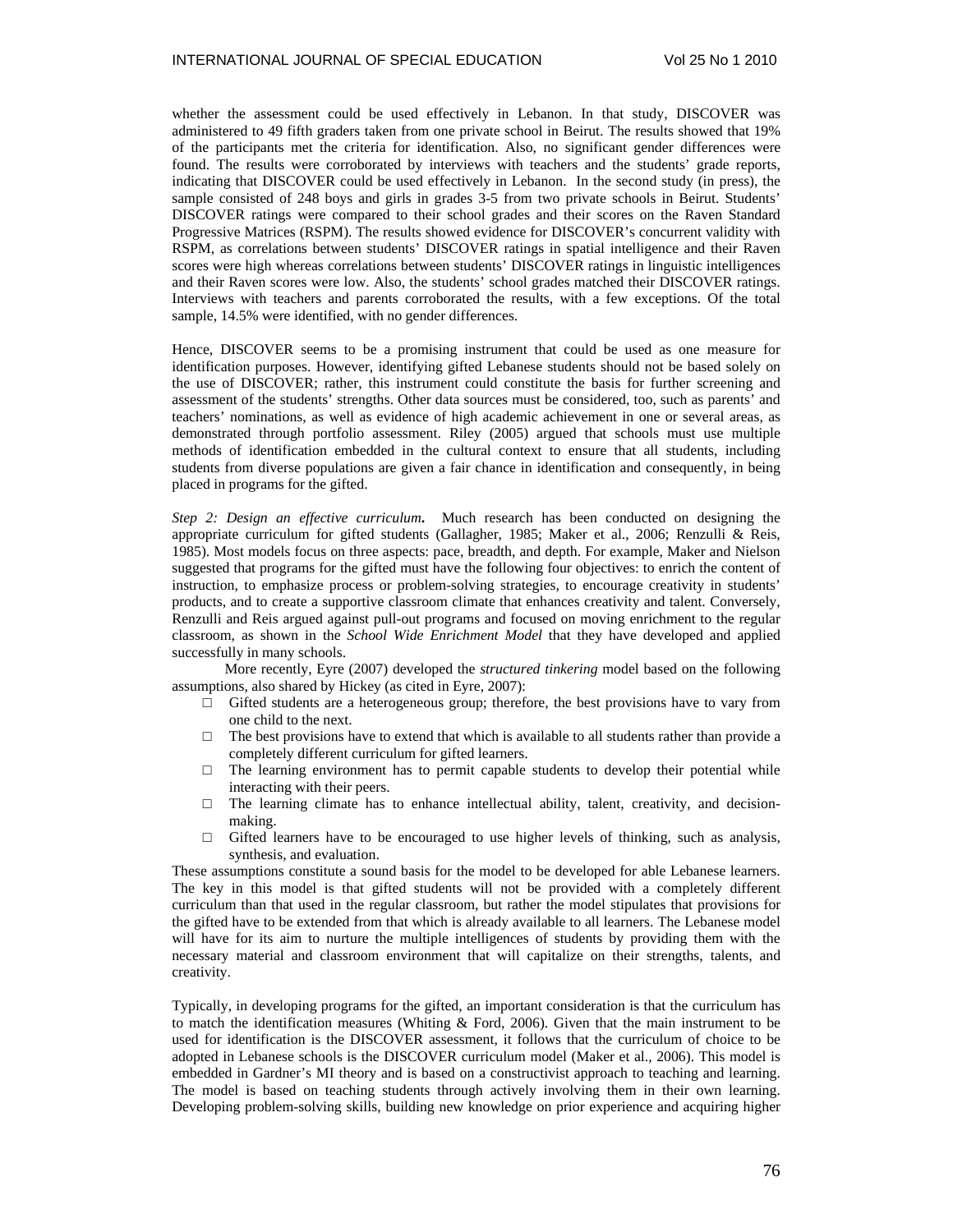order thinking skills are the main learning objectives of the DISCOVER curriculum. Also, in this model, teachers play the role of coaches and facilitators, rather than disseminators of information. The model has been applied in several countries outside the United States, including China, Taiwan, and the United Kingdom. Research in all these countries on the effectiveness of the DISCOVER curriculum has shown a significant increase in students' academic success (Maker et. al). Given that the application of the model has yielded positive results in different countries with a population of students from diverse cultural groups, it is expected that adapting it to the Lebanese context will yield similar positive results as well.

*Step 3: Develop policies***.** A program for gifted students in Lebanon cannot survive without the formulation of policies relevant to the Lebanese setting. Policies on identification, placement, access, and evaluation have to be developed to meet the needs of able learners. One of the important policies to consider is that concerning nondiscriminatory assessment and placement to ensure that all the children of Lebanon, of different gender, religion, and socioeconomic class have an equal opportunity to access programs for the gifted. Typically, minorities and economically disadvantaged students have been under represented in programs for the gifted (Ford et al., 2003). In Lebanon, students at risk for being under represented are those from lower socioeconomic groups who attend public schools. Therefore, care must be taken to ensure that identification procedures and placement policies protect these students' rights for equal access to programs for the gifted.

Another policy of similar importance is that of making the availability of services for gifted learners compulsory in the Lebanese educational system. Just as services for students with disabilities have been mandated by the Ministry of Education in Lebanon (Wehbi, 2006), provisions for gifted students must be mandated as well, as in the hiring of experienced staff and establishing resource rooms in all schools across the country.

One important consideration is that policies on gifted education should be implemented on the national level with the cooperation of the Ministry of Education. Moreover, inspections of whether schools are abiding by these policies must be effected on regular bases. At this time, inspectors pay yearly visits to schools in Lebanon. They examine mostly whether school officials are abiding by governmental guidelines on teacher qualifications, curriculum applications, and school facilities (Frayha, 2003). When policies on providing services for gifted students are established, inspectors should examine whether schools are indeed providing these services to gifted students, as well as their quality. If infractions are found, sanctions must be imposed to ensure that provisions for gifted students are made available in all schools.

*Step 4: Involve the parents***.** Several studies have documented the advantage of parents' involvement in the identification and placement of gifted children (Baldwin, 2005; Callahan, 2005). Parents' involvement must exceed the mere granting of their permission to test or place their children, to that of an active participation in the program. At first, Lebanese parents should be trained in what constitutes giftedness and in how to recognize the signs of high ability in their children. Secondly, parents should be educated in how to nurture and develop their children's abilities (e.g., games, activities, material, etc.). In one study, parents who were provided with a booklet on giftedness were successful in identifying signs of giftedness in their children and in helping them develop higher order skills, such as problem solving, creativity and leadership (as cited in Baldwin, 2005). Involved parents who believe in the value of the program could become important advocates in spreading awareness among the Lebanese population on the significance of gifted education in the country. Also, when these parents perceive the success of the program in meeting their children's academic needs, they will be more willing to encourage their children and others to participate in such program (Callahan, 2005).

### *Phase III: Evaluation*

This last phase has for its aim to determine the success of the model. It consists of action steps, such as enhancing successful procedures, correcting flaws, making revisions, and conducting research on the overall effectiveness of the model.

*Step 1: Test the application.* The main task in this action step is to assess the quality of the program. How well is it functioning? What are its strengths and weaknesses? Are the instruments used for identification effective? Are identified students given adequate services and support? The purpose in this phase is to investigate all aspects of the operation by examining students' performance,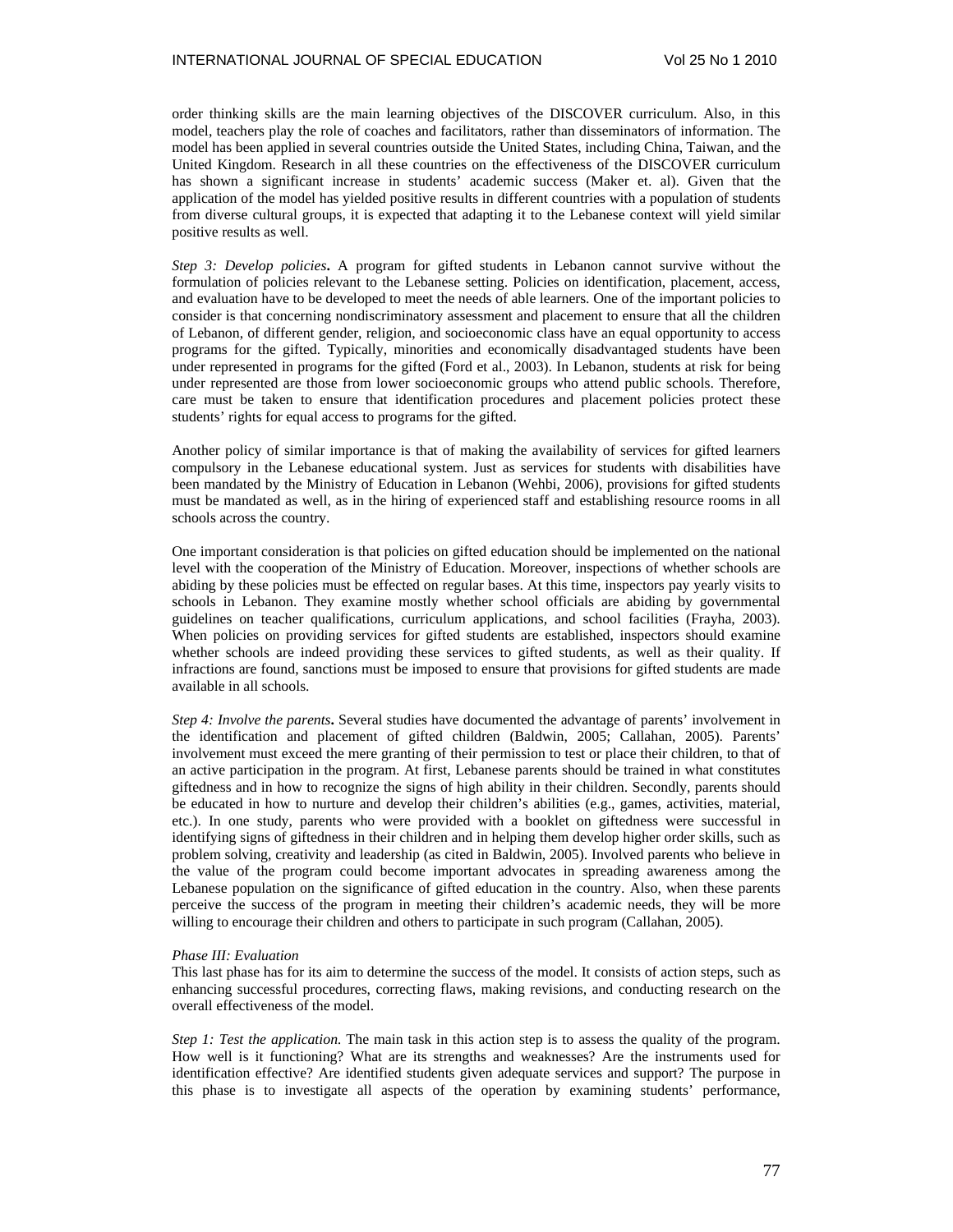interviewing teachers and parents on their satisfaction with the program, and assessing the added value of the program to the education of gifted students.

*Step 2: Make necessary modifications.* The feedback provided by students, teachers, administrators, and parents will serve to revise the program. Identified strengths will be enhanced and flaws will be fixed. To ensure the continuity of the program, assessing the outcomes must be an ongoing process. Models other than DISCOVER could be introduced at this point, such as the School Wide Enrichment Model (Renzulli & Reis, 1985) or other models found to be effective with diverse populations. No matter which models are used, care must be taken to adapt their scope and content to the needs of students in the Lebanese educational setting.

*Step 3: Encourage research***.** No discipline could survive without research. Given that the field of giftedness is new in Lebanon, studies on the effectiveness of the model are of great importance. At first, research must focus on the Lebanese public's perceptions of the program to assess how well it was received by the consumers, namely administrators, teachers, parents, and students. Next, research must focus on the effectiveness of the program in meeting its objectives. Then studies investigating program revision and quality enhancement must be conducted at a later stage.

### **Conclusion**

Giftedness can be found in all cultures and is expressed through a variety of behaviors (Baldwin, 2005). Parents, teachers, and school officials need to be made aware of the characteristics of giftedness and its determinants so that they become *talent spotters*, always on the look-out for untapped ability. An important consideration in this process is to adopt broad views of the concepts of intelligence and giftedness that exceed high academic performance and encompass a wide range of abilities. Such a consideration is of particular importance in Lebanon where efforts on developing identification procedures and programs for gifted students are still in their initial stages. One advantage for the current lack of programs for gifted students in the country is the *clean slate* phenomenon; that is, educators can start working afresh, molding the field of education of the gifted based on empirical evidence yielded by the pool of research findings already available in the literature, a process potentially less problematic than that of attempting to fix flaws in already pre-existing programs. A thorough examination of the body of literature on giftedness is needed; however, for optimal results, the research findings must be fine-tuned and adapted to the Lebanese educational setting. In sum, establishing a discipline of education for gifted learners in Lebanon, effective and unique to the country is timely and critical.

The steps outlined in this paper are neither exclusive nor final. When the model is launched, modifications will be tailored to emerging needs. At this time, the initial efforts must focus on finding a starting point and an amenable climate where education of the gifted can thrive in Lebanon. The strategy to adopt is along the following lines: start small, evaluate constantly, revise and expand according to needs. In a country with a history troubled with repetitive wars, it is the civic responsibility of scholars and educators to recognize and nurture the talents of its gifted citizens who represent the untapped promise for a better future for Lebanon. When the success of the model is established, other countries in the Middle East could adopt the model and adapt it to their own unique and particular needs.

### **References**

Ayyash-Abdo, H., Bahous, R., & Nabhani, M. (2009). Educating young adolescents in Lebanon. In V. Anfara, S. Merten, K. Roney (eds.) *Handbook of research in middle level education: An international look at educating young adolescents.* (pp.25-46*).* Information Age Publishing: North Carolina, USA.

Bahous, R., & Nabhani, M. (2008). Improving schools for social justice in Lebanon. *Improving Schools, 11,* 127-141.

Baldwin, A. Y. (2005). Identification concerns for gifted students of diverse populations.*Theory into Practice, 44*(2), 105-114.

Borland, J. M., & Wright, L. (1994). Identifying young, potentially gifted, economically disadvantaged students. *Gifted Child Quarterly, 38*, 164-171.

Callahan, C. M. (2005). Identifying gifted students from underrepresented populations.*Theory into Practice, 44*(2), 98-104.

Clasen, D. R., Middleton, J. A, & Connell, T. J. (1994). Assessing artistic and problem-solving performance in minority and nonminority students using a nontraditional multidimensional approach.